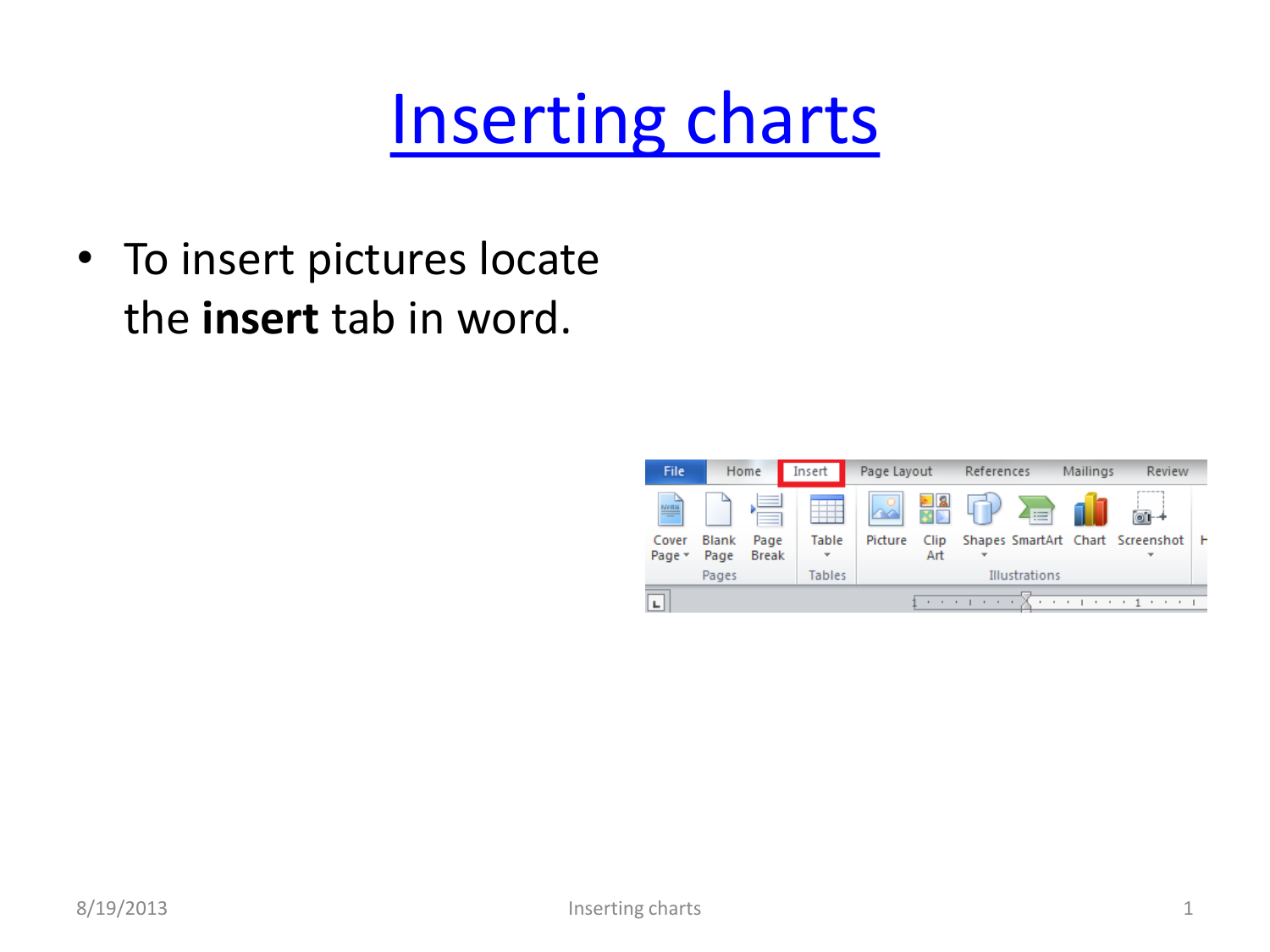• Then, locate the **chart** icon and click on it.

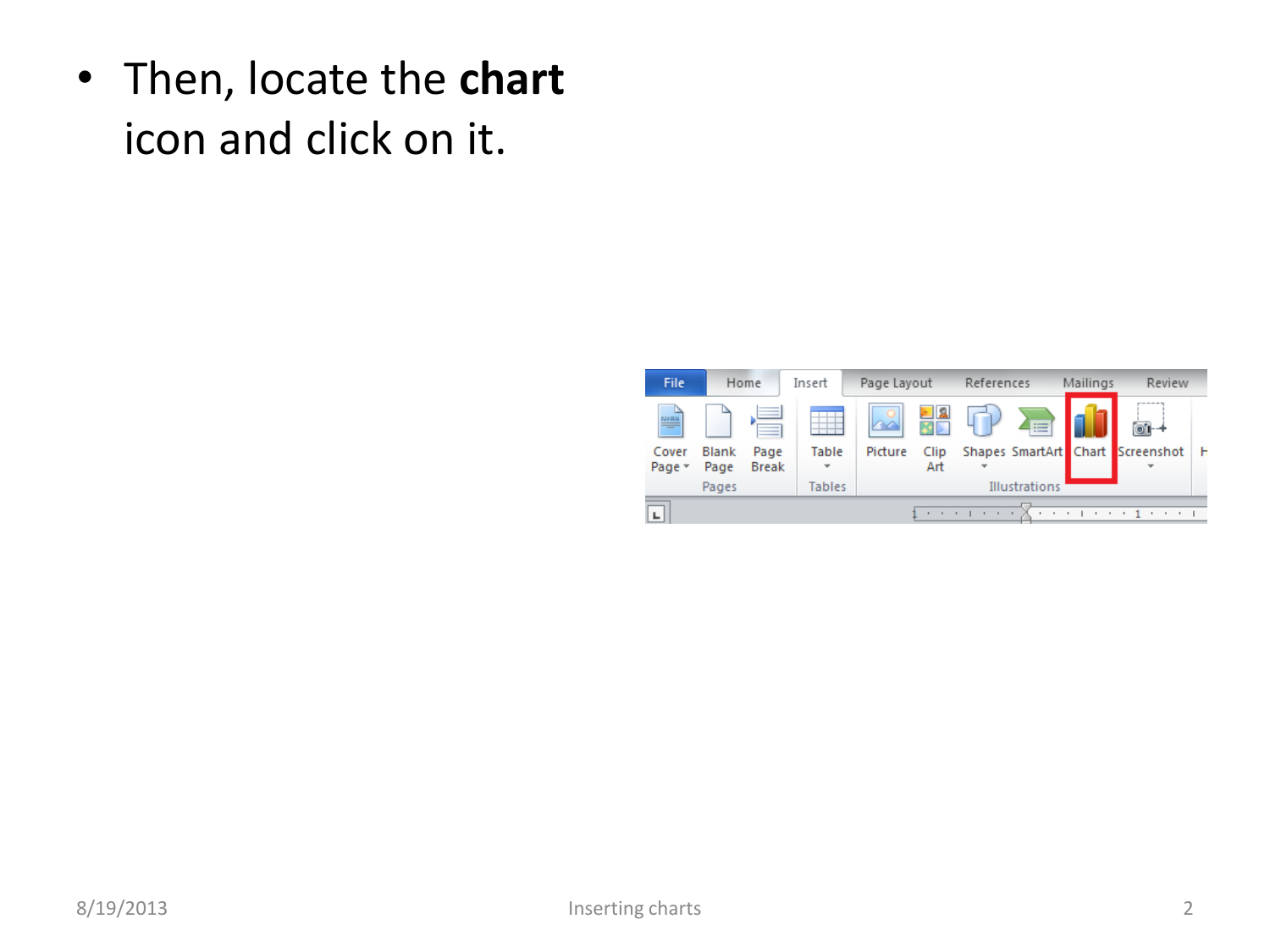- A box will pop up.
- In the left hand column you can choose the type of chart you want.

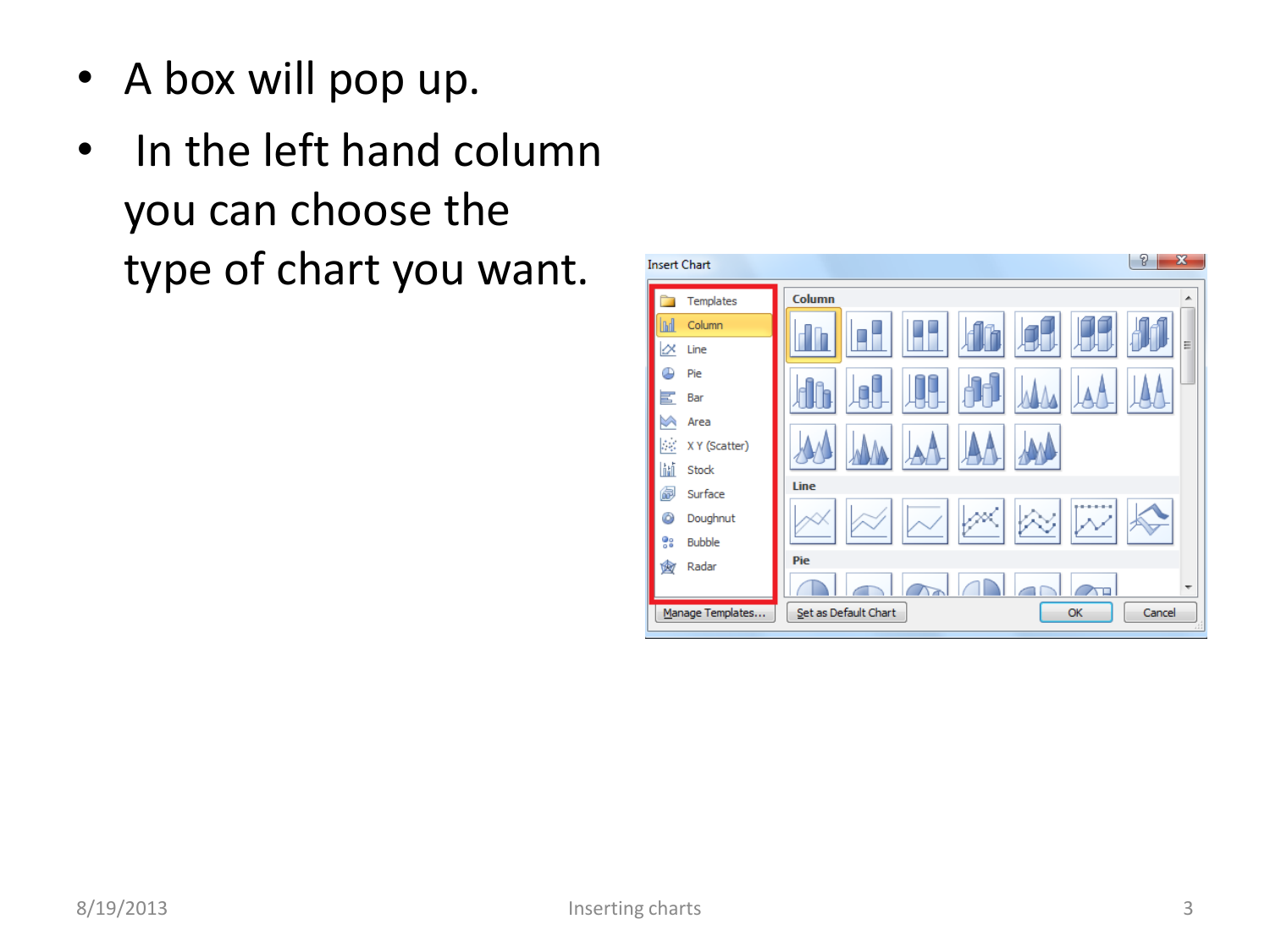<span id="page-3-0"></span>• In the center box you pick out the layout of the chart.

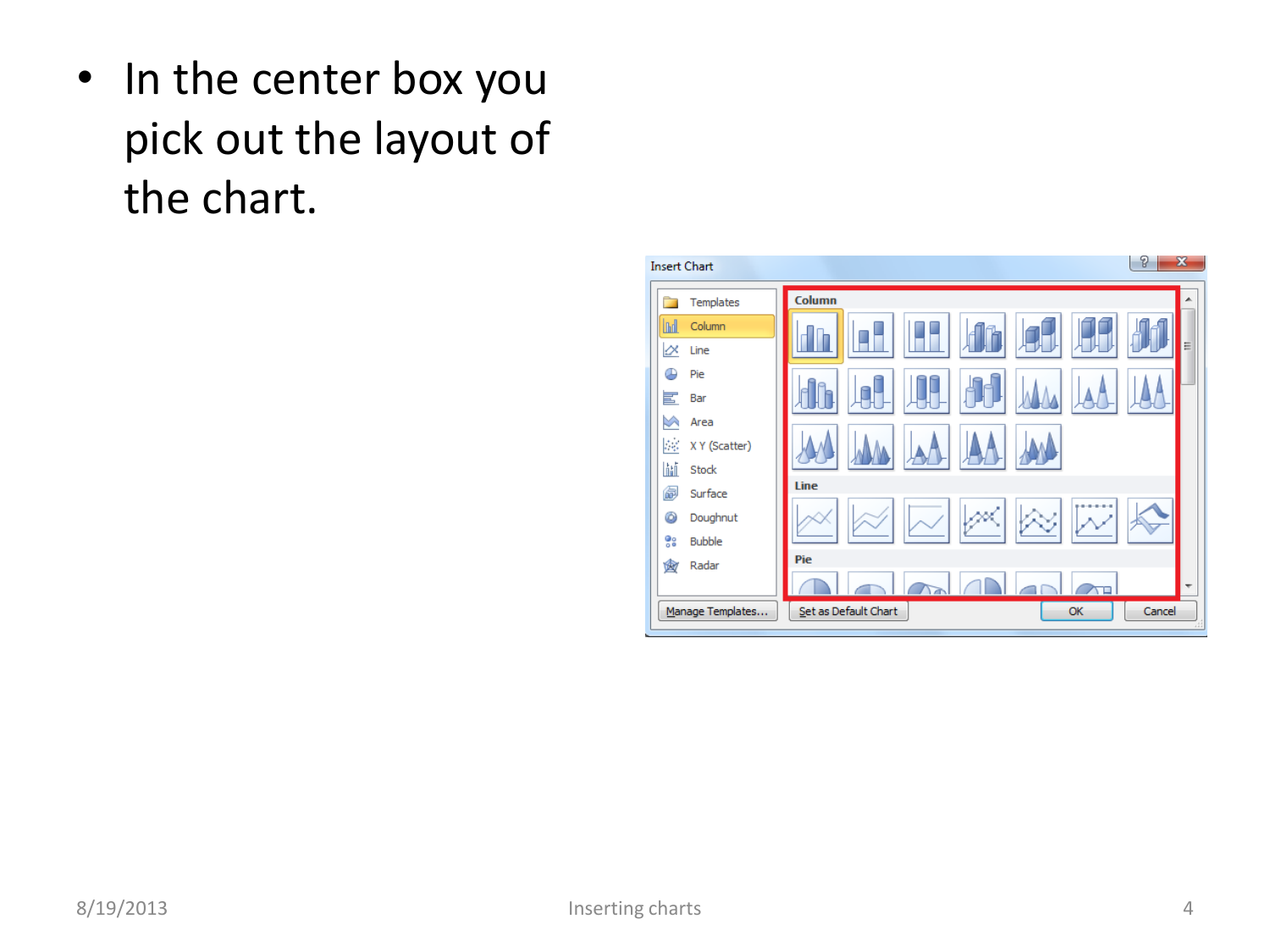• You can scroll down by **left clicking** and holding the grey bar on the right.

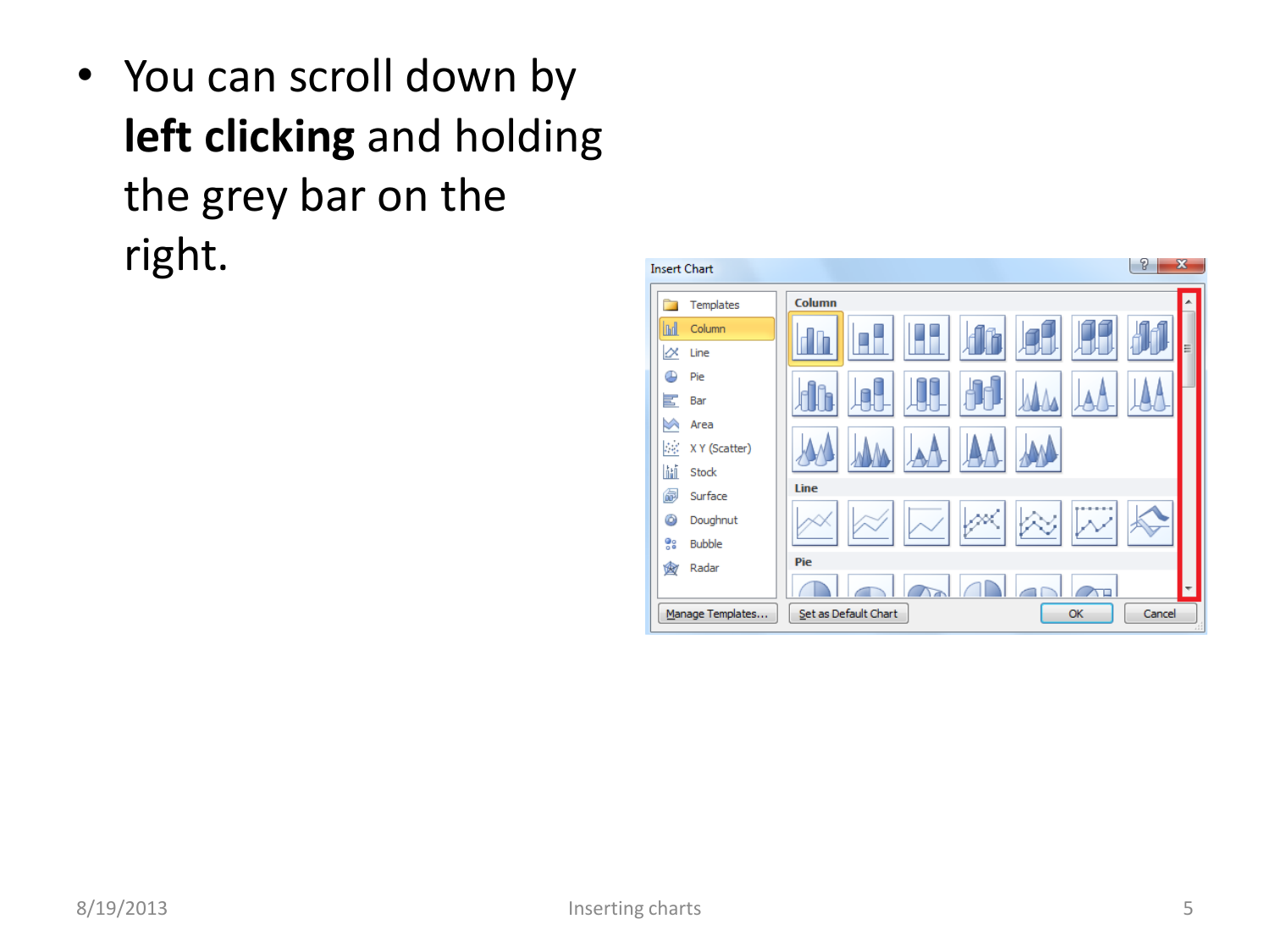• Then, once you have chosen the graph left click **OK**.

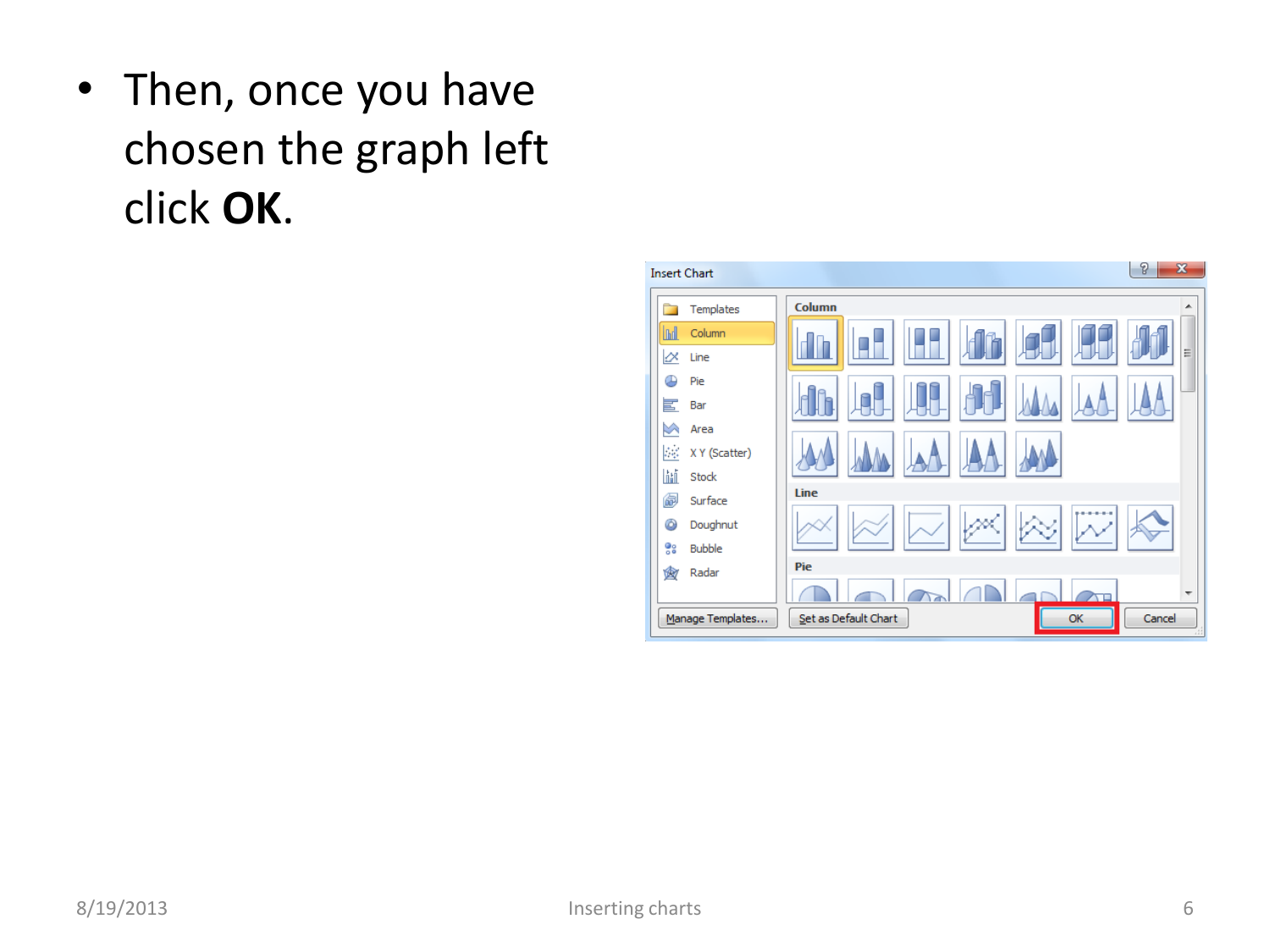- The screen will now split in half.
- Half will be the Word document with the chart, the other half will be an excel spreadsheet.
- In the Excel spreadsheet you will enter your data.

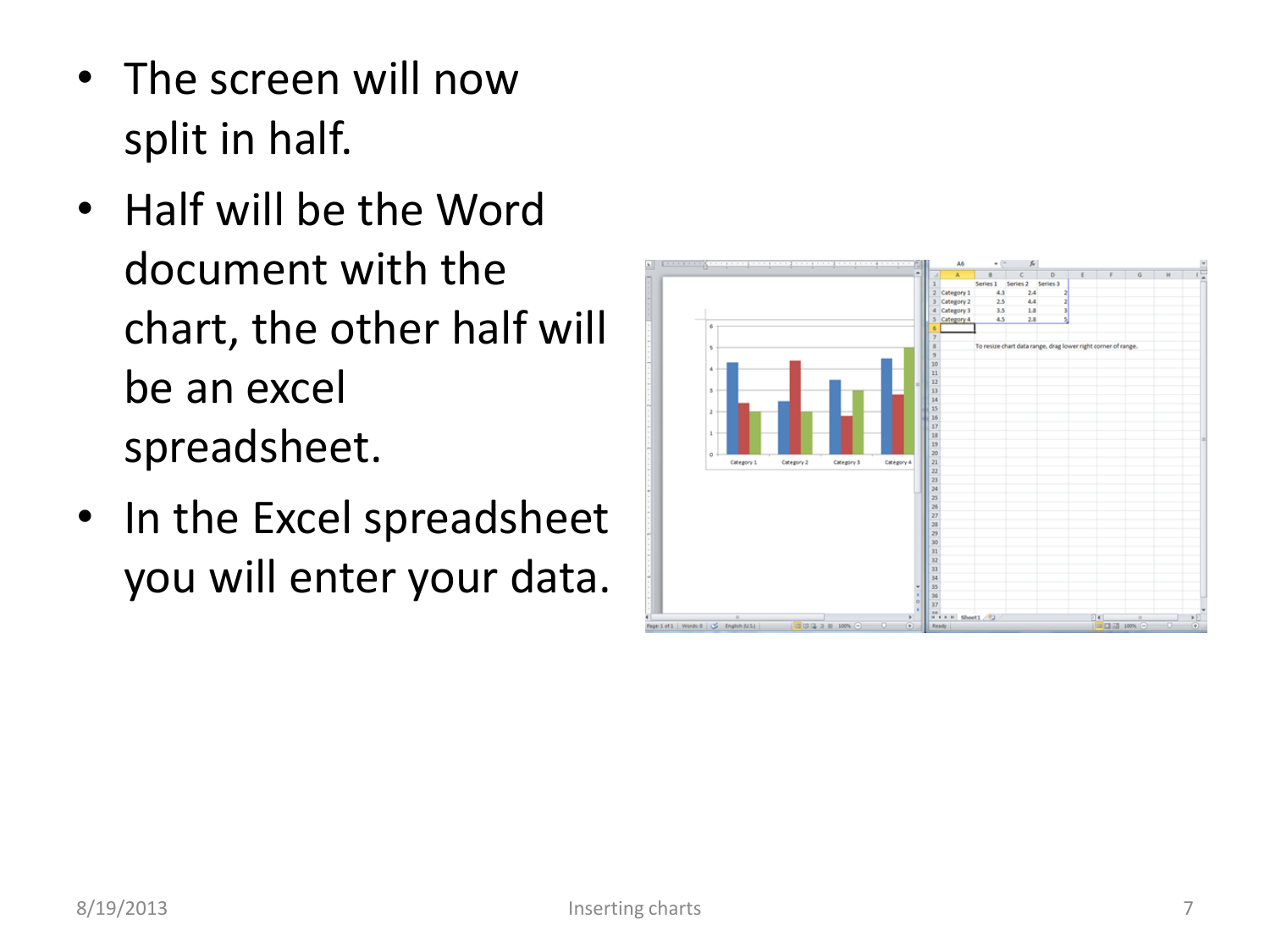- One side of the Excel spreadsheet has category and another had series.
- The category part of the spreadsheet pertains to whatever information is to go into the columns of the chart.
- The series part of the spreadsheet pertains to the information that goes into the rows of the chart.

| B                                                             |          | D                        | E                 |  | G | н |  |
|---------------------------------------------------------------|----------|--------------------------|-------------------|--|---|---|--|
| Series 1                                                      | Series 2 | Series 3                 |                   |  |   |   |  |
|                                                               |          |                          |                   |  |   |   |  |
|                                                               | 4.4      |                          |                   |  |   |   |  |
|                                                               |          | 3                        |                   |  |   |   |  |
|                                                               |          |                          |                   |  |   |   |  |
|                                                               |          |                          |                   |  |   |   |  |
|                                                               |          |                          |                   |  |   |   |  |
| To resize chart data range, drag lower right corner of range. |          |                          |                   |  |   |   |  |
|                                                               |          | 4.3<br>2.5<br>3.5<br>4.5 | 2.4<br>1.8<br>2.8 |  |   |   |  |

|   | А          | в        |                                                               |          |  |  |  |  |  |
|---|------------|----------|---------------------------------------------------------------|----------|--|--|--|--|--|
|   |            | Series 1 | Series 2                                                      | Series 3 |  |  |  |  |  |
|   | Category 1 | 4.3      | 2.4                                                           |          |  |  |  |  |  |
| з | Category 2 | 2.5      | 4.4                                                           |          |  |  |  |  |  |
| 4 | Category 3 | 3.5      | 1.8                                                           |          |  |  |  |  |  |
| 5 | Category 4 | 4.5      | 2.8                                                           |          |  |  |  |  |  |
| 6 |            |          |                                                               |          |  |  |  |  |  |
|   |            |          |                                                               |          |  |  |  |  |  |
| 8 |            |          | To resize chart data range, drag lower right corner of range. |          |  |  |  |  |  |
|   |            |          |                                                               |          |  |  |  |  |  |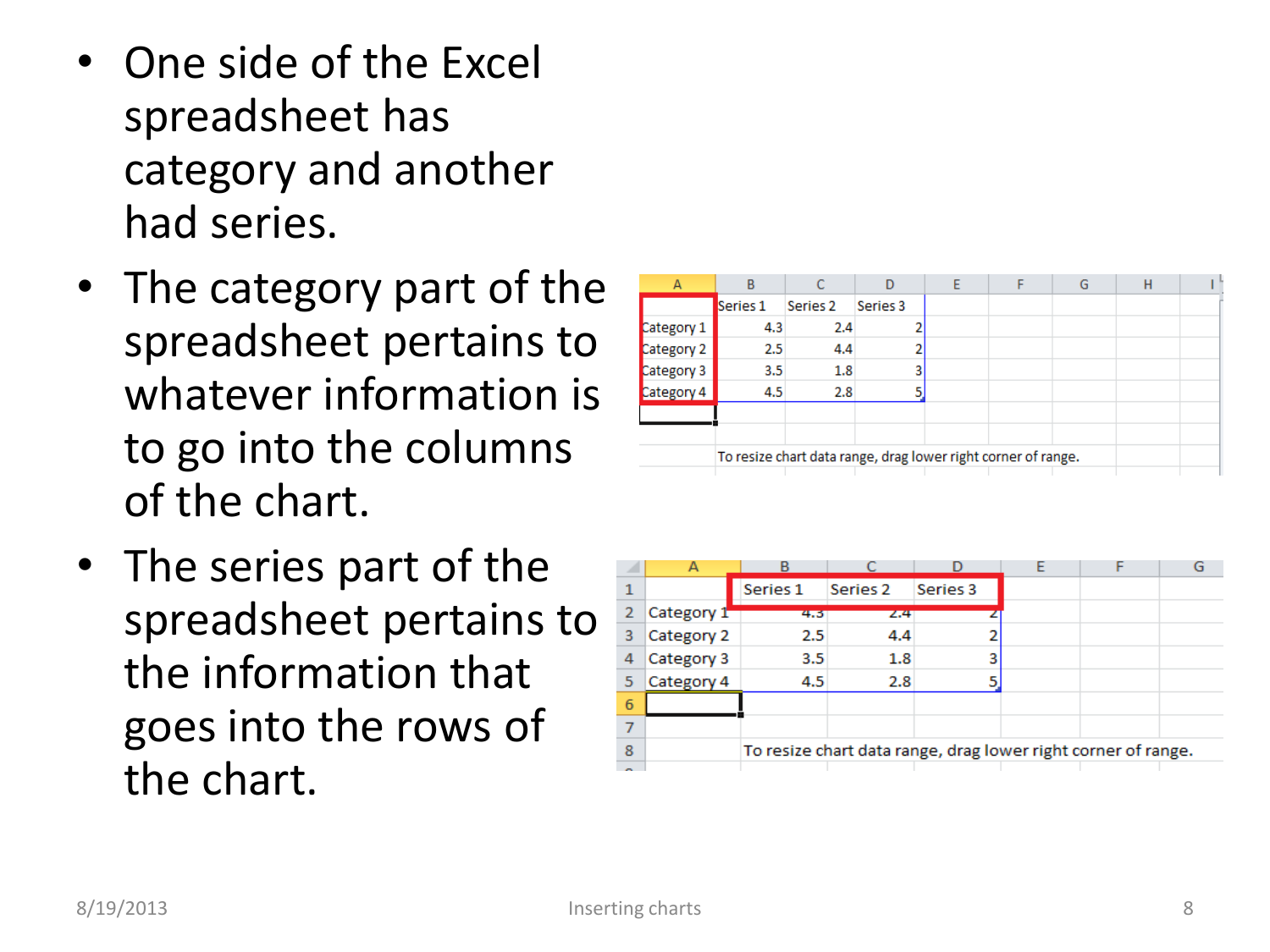• To edit data on the chart use the information in the center by double left clicking the cells.

|        |            | В        |                                                               |          |  |  |
|--------|------------|----------|---------------------------------------------------------------|----------|--|--|
|        |            | Series 1 | Series 2                                                      | Series 3 |  |  |
| 2      | Category 1 | 4.3      | 2.4                                                           |          |  |  |
| 3      | Category 2 | 2.5      | 4.4                                                           |          |  |  |
|        | Category 3 | 3.5      | 1.8                                                           | 3        |  |  |
|        | Category 4 | 4.5      | 2.8                                                           |          |  |  |
| 6      |            |          |                                                               |          |  |  |
|        |            |          |                                                               |          |  |  |
| 8      |            |          | To resize chart data range, drag lower right corner of range. |          |  |  |
| $\sim$ |            |          |                                                               |          |  |  |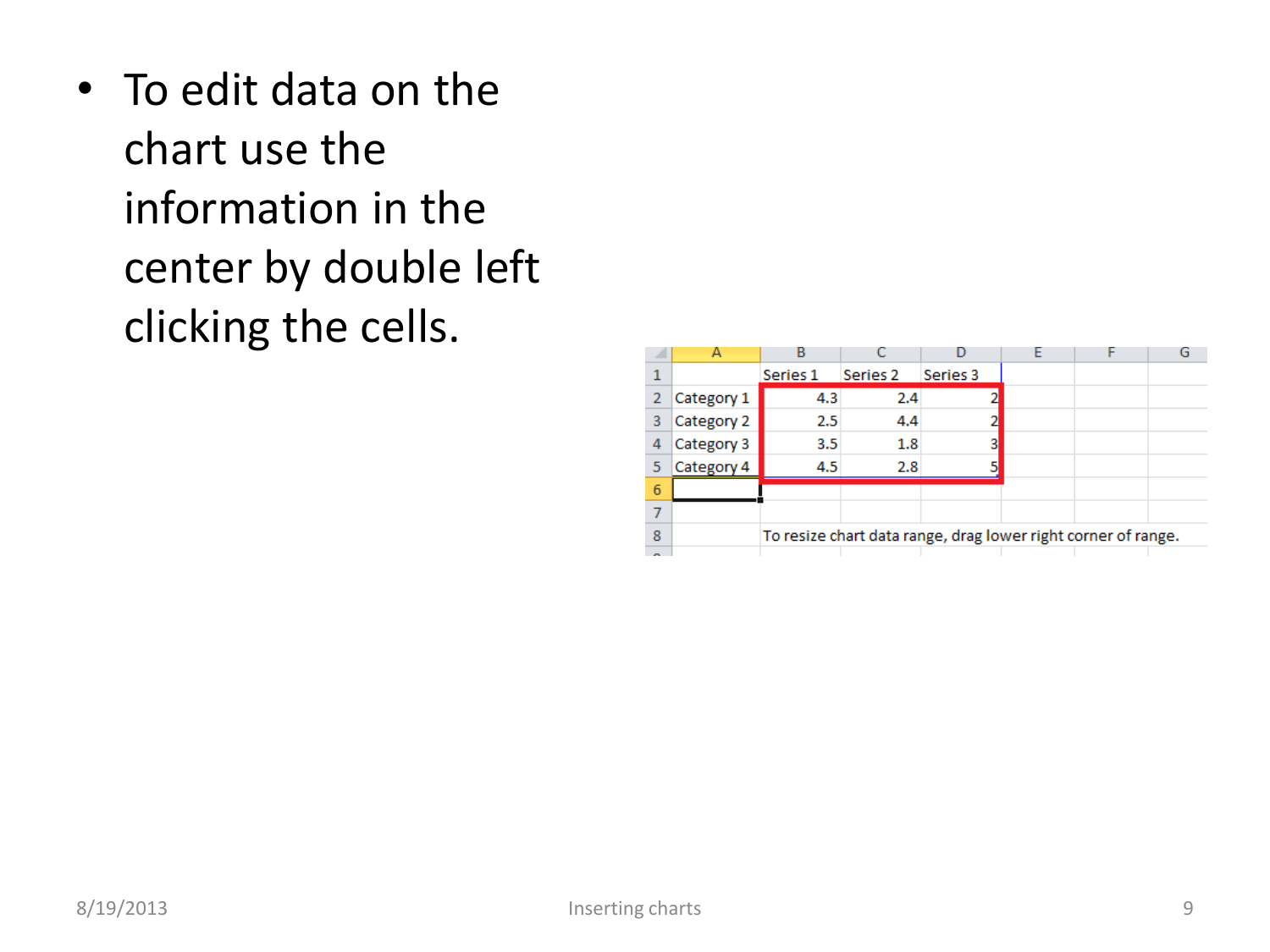• To make the chart bigger **left click** and drag the lower right corner of the blue box.

|        |            | В        |                                                               |          |  |  |
|--------|------------|----------|---------------------------------------------------------------|----------|--|--|
|        |            | Series 1 | Series <sub>2</sub>                                           | Series 3 |  |  |
| 2      | Category 1 | 4.3      | 2.4                                                           |          |  |  |
| 3      | Category 2 | 2.5      | 4.4                                                           |          |  |  |
|        | Category 3 | 3.5      | 1.8                                                           | з        |  |  |
|        | Category 4 | 4.5      | 2.8                                                           |          |  |  |
| 6      |            |          |                                                               |          |  |  |
|        |            |          |                                                               |          |  |  |
| 8      |            |          | To resize chart data range, drag lower right corner of range. |          |  |  |
| $\sim$ |            |          |                                                               |          |  |  |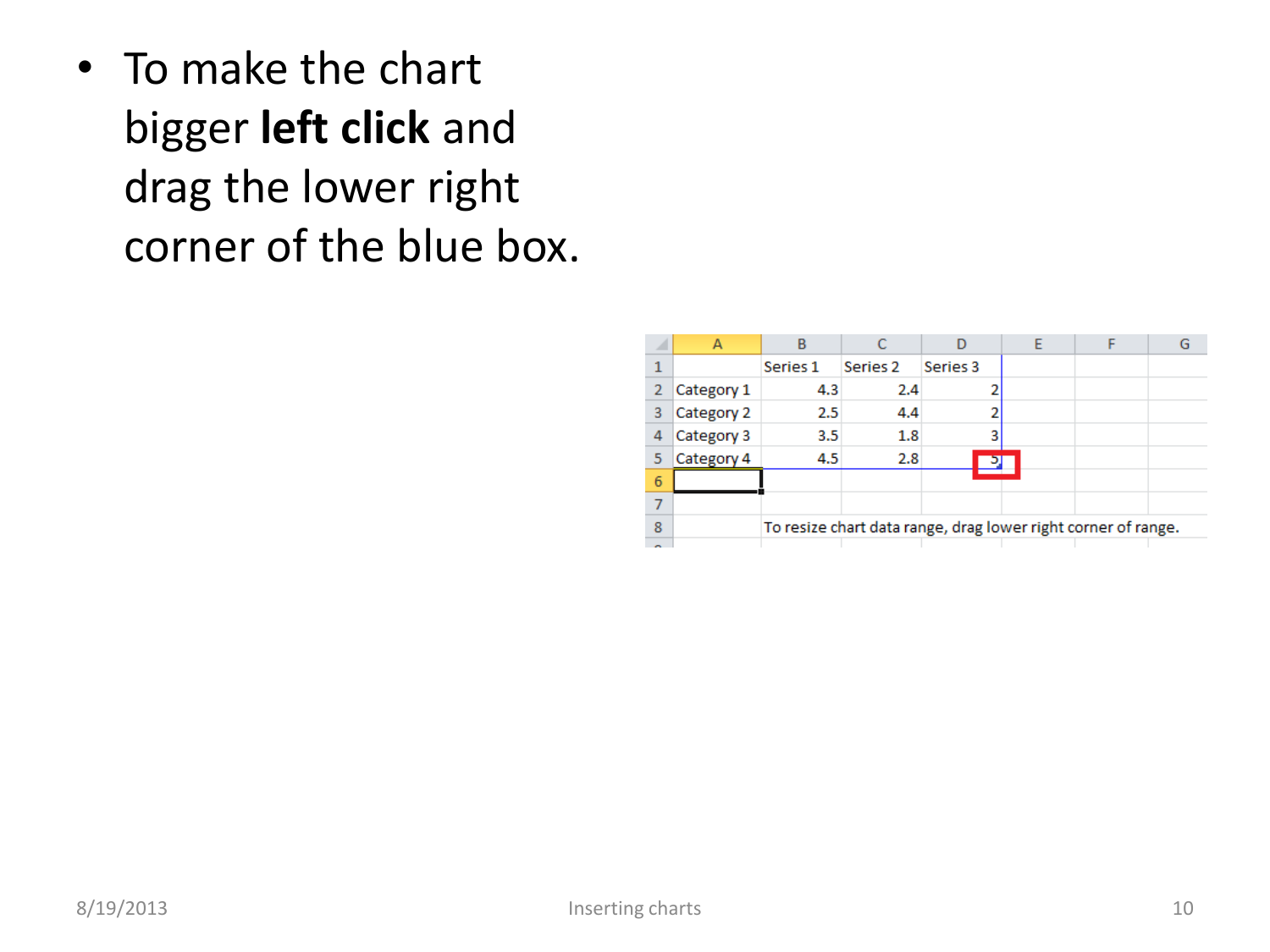• When finished making the chart **left click** the red **x** in the upper right hand corner of Word.

|       | Word - Microsoft Excel | --                       |               |       |                                           |  |
|-------|------------------------|--------------------------|---------------|-------|-------------------------------------------|--|
| nulas | Data                   | Review                   |               | View  | $\circ$ $\bullet$ $\circ$ $\circ$ $\circ$ |  |
| 寄     | General                | $\overline{\phantom{a}}$ | A             | Ħ     | $\Sigma$ - $\frac{4}{2}$ -                |  |
|       | \$<br>$-$ %            |                          | <b>Styles</b> | Cells | ■・ 翁・                                     |  |
| $n =$ | $*_{.00}^{0}$ - 00     |                          |               |       |                                           |  |
| 园     | Number                 | <b>Tail</b>              |               |       | Editing                                   |  |